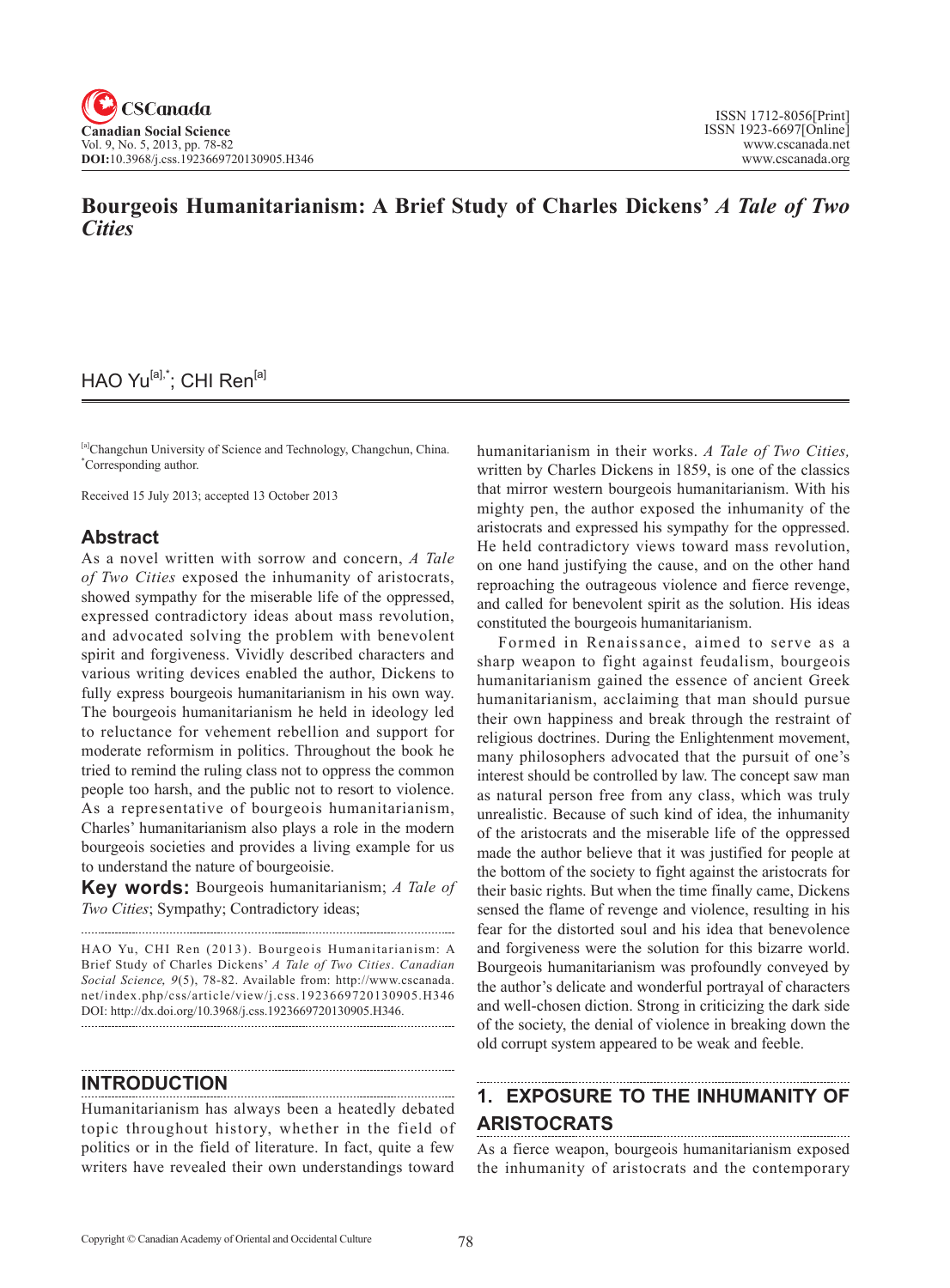society. The story began on a bleak Friday night late in November. The bleak ambiance haunted throughout the novel may send a shiver to every reader. The Gothic atmosphere was quite different from the comic diction and description noted in Dickens' previous novels such as *Oliver Twist* and *Nicholas Nickleby*. The depressed voice was the result of the tyranny and inhumanity of the aristocrats, which afflicted the world into a living hell.

In 1859, the Industrial Revolution was already in full swing. Through plundering in the colonial territories, mass production and continuous accumulation of capital, the whole Britain became prosper day by day. People assumed that they were living in the golden age, when everything of the utmost use had been invented. Aristocrats of higher class began to indulge themselves in every possible way. Acting like the king of the world, they never regarded peasants and servants to be human, just referring to them as "common dogs" and "savages". In this novel, their ugly features and evil hearts are exposed with hatred by the author.

The life those noble people lived was extremely extravagant. Monseigneur could not get his morning chocolate into his throat without the aid of four strong men besides the cook. The way they lived and dressed was a way of maintaining the order of the day, strictly distinguishing them from the common people. With flowery words, Dickens presented a picture of luxurious life. As a humanist, he deeply resented the indulgence.

Beneath the splendor, these aristocrats not only showed little mercy and love for other people in poverty, but also exert themselves in making their life more miserable. Numerous taxes thrust to the bosom of every peasant like a piercing spear, yet they thought the peasants were just making up excuses to postpone the payment. In their minds, the death of a forester and the emaciated figure of a poor young mother had nothing to do with them. Dickens exaggerated a little bit in exposing the inhumanity. Bourgeois humanitarianism emphasized each individual's enjoyment in earthly happiness, criticizing all crimes against humanity. Though the descriptions were fictional, the author vividly conveyed his hatred.

 Under the administration of the higher class, the whole society saw no hope in the future. Military officers were destitute of military knowledge; naval officers had no idea of a ship; civil officers made no notion of affairs. Bribery and flattery, the only methods they would use to get the posts, were employed by everyone who was ambitious enough. The ball held by the Monseigneur was a miniature of the contemporary upper class. Everyone attended for his own benefits. Everyone acted like a buffoon, jumping, smiling and making jokes to entertain their patrons. The light diction Dickens added vividly exposed the ugly behaviors. Men didn't say what's truly in their hearts. Being polite and friendly on the outside, the smile on one's face could turn into a fatal knife.

While resenting the aristocrats, Dickens also saw the

indifference of capitalism. Tellson's Bank by Temple Bar was described as "very small, very dark, very ugly, very incommodious", resembling any notorious prison, showing its indifferent and scary countenance to every client. It was a world of money and power, not a world of love and truth. A lawyer of great talents like Sydney Carton, who was forced to serve Mr. Stryver, could not make a living by applying his real knowledge for he was in contempt for being associated with the hypocrites. The sympathy the author showed to Sydney Carton bore his hatred for the corrupt society.

With aristocrats and bourgeoisies being the ruling class of his time, Dickens showed little fear in exposing their wrong doings. He saw no humanity existing in the society. Hatred for exploitation and oppression was an indispensible part in bourgeois humanitarianism. With the mighty weapon, Dickens launched a forceful attack on the corrupt society.

### **2. SYMPATHY FOR THE MISERABLE LIFE**

In contrast to the luxurious life of the upper class was the miserable life of the impoverished peasants, which deeply struck Dickens' heart. Dickens deliberately put together pictures of these two worlds that were as far apart as heaven and earth to demonstrate the sharp social conflict that would inevitably one day led to mass revolution. Beneath superficial prosperity lay grievous discontentment and crisis.

The village described in the novel had its one "poor street, with its poor brewery, poor tannery, poor tavern, poor stable-yard for relays of post-horses, poor fountain, all usual poor appointments. It had its poor people too." The repetition of the word "poor", which appeared to be the only suitable adjective, emphasized the terrible condition. The choices for the adults on earth were simple—whether to lead a life on the lowest terms that could sustain it, or be captivated and then die in the dominant prison. The village, light-headed with famine, fire, and bell-ringing, brimmed with sympathy and compassion of the author. The author personified "hunger", imagining it running wildly along the streets, resting on every countenance, inscribed on every bread shelf in the store. Through such description, the reader could almost see people shivering in the streets and smell the stink. With depressing tone hardly seen in his previous works, and his usual imagination, Dickens presented the prospect of a horrible living hell, infused with tragedy, tear, fear, and revenge.

All this resulted from the outrages of the upper class. The continuous numerous taxes were like the whip in the hand of the carriage driver, whirling furiously like a snake and constantly beat the poor villagers to death. There were no justice and law in the country. A murderer and a chief guilty for stealing 5 shillings were all sentenced to death, and heaven knows whether they really had committed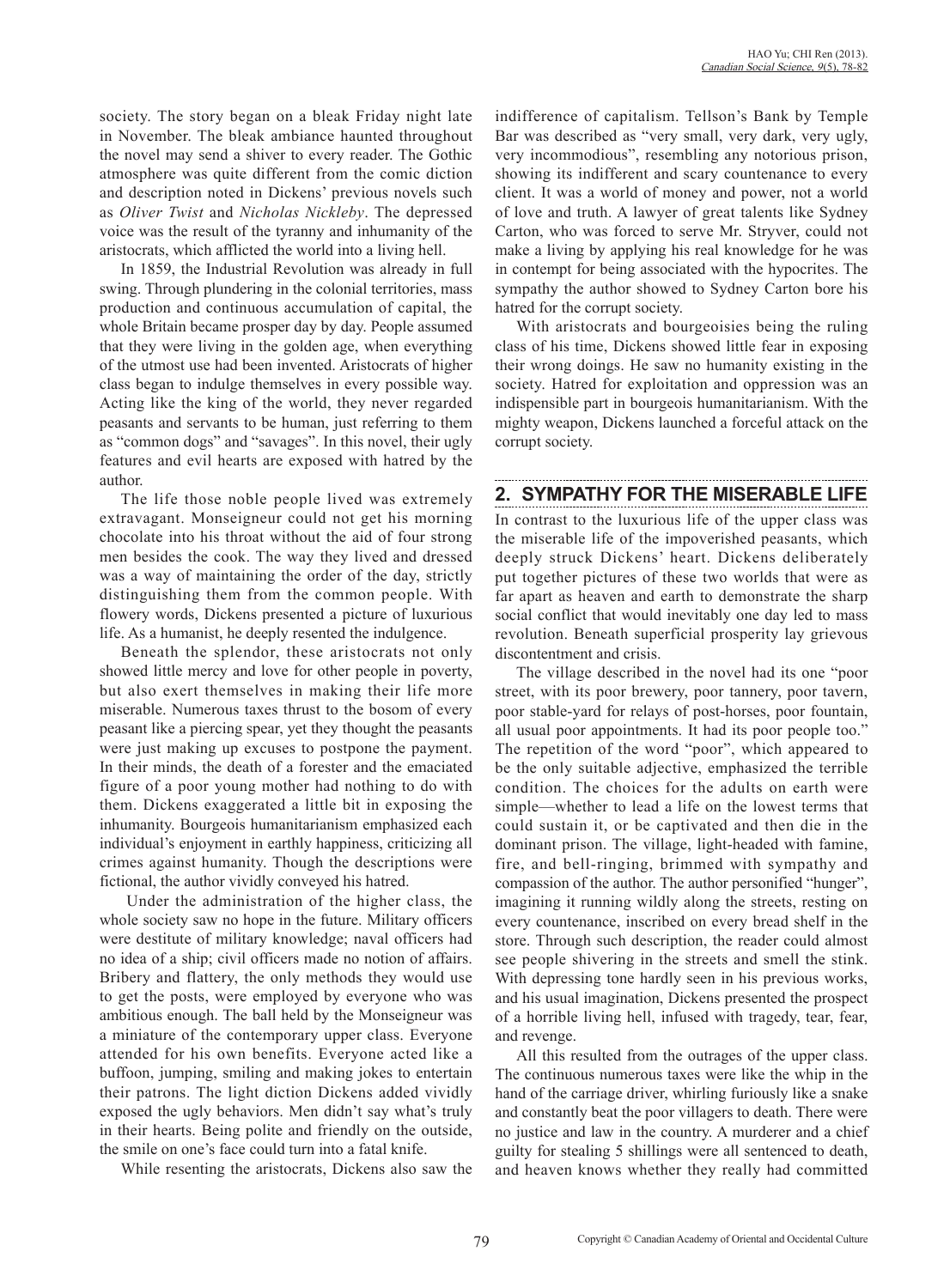the crimes. Even if one didn't die in the prison, constant robbery and raid were too much for them to handle.

The life of humble peasants were described with great artistic skills, and yet true to life. In humanists' mind, the pursuit of happiness was men's natural rights and cause of social development. The frightening childhood memories strengthened Dickens' belief that people had the right to get rid of fetters and live a happy life. Through the eyes of the common people, Dickens foresaw the germ of revolution.

#### **3. CONTRADICTORY VIEWS TOWARD MASS REVOLUTION**

Having seen the viciousness of upper class and the miserable life of the poor, Dickens sensed the revolution was coming. The heavy storm with thunderbolt and lightning was the symbol of the great crowd of people with its rush and roar, bearing down upon the whole country. However, his views towards mass revolution were contradictory. Based on humanitarianism, Dickens' hatred and sympathy made him admit that people were right to launch the revolution. But with the penetration of the revolution, outrageous violence and furious people made him change his mind, describing revolutionaries as "demons".

It is believed that Dickens got many of his ideas about the French Revolution by a book called *The French Revolution* written by Thomas Carlyle. He asserted justice and democracy demonstrated in the process. The common people risked their lives for the smash of the old French feudal system and the realization of "liberty, equality, fraternity". The conquest of Bastille, the emblem of the corrupt old society, marked the end of an era.

Throughout the novel Dickens described the rebellion as ocean striking the bank. Again the author's imagination exaggerated the battlefield, and in this way it successfully conveyed the chaos in the turbulence. Everyone was brave. Men fired guns and fight with the imperial army, while woman held knives in their hands to defend themselves. Even though they died, they would be dying with honor and pride.

Dickens described the grand scenes of the revolution, depicting revolutionaries as brave warriors fighting for liberty. He found the cause of the revolution, but he disapproved the violence shown during the event. His description of the revolution didn't end up with merely ode to the war. After the rebellion he pushed the people's anger to the climax. The poisonous snakes of revenge grow inside everyone's body, making people do crazy things. The whirling grindstone, turned by two men with hideous countenances, represented a killing machine that was always ready to drink anyone's blood. The author referred to them as "ruffians", with their eyes and mouths resembling those of demons and devils. According to

Dickens, after the grand revolution, eleven hundred defenseless prisoners had been killed, and there was no legal procedure to decide whether they were really guilty or not. Neither pity nor peace existed. The selfappointed Tribunal would kill anyone who was assumed to be the enemy of the Republic. The dance to the popular revolution song was mere a storm of coarse red caps, a means of "angering the blood, bewildering the senses, and steeling the heart". Dickens was full of trepidation and fear for the accumulating revolutionary power. Under the concept of bourgeois humanitarianism, he believed that once the barbaric practice was encouraged, the whole country would be brought to the brink of anarchy and disorder. He reproached violence, overemphasizing revenge being the only aim of revolution. Killing and slaughter would destroy the human nature, leading to selfdestruction. In the author' mind, violence could hurt the innocent, instead of reforming the society. Carton, Lucie and Darnay were hurt by the incontrollable revolutionary power. The lonely and friendless sewing girl who upheld the revolution was a victim of the outrage. A world of red—red caps, red wine, red flame, and red blood crawled all over the world, staining the sky and sending tremble and fear to the author's column.

In the revolution described in the novel, The Defarges, the Vengeance, and Jacques Three were major revolutionaries. Through Madam Defarge' s misfortune Dickens condemned the upper class for their outrages, proclaiming that the inhuman reign provoked the fierce revolt of the oppressed. She lost her family due to Monsieur the Marquis' rime, and grew headstrong and determined. She was clever in dealing with the spy; she was brave in the battle; she always stood in the front line. Great sympathy was shown to this lady. But when the thought of revenge made her lose her sense and became a crazy bloodthirsty savage setting her mind to kill Darnay along with his family even though they had done nothing wrong, sympathy was retreated into doubt and disapproval. She kept knitting all the time, weaving her hope, hatred and crimes of aristocrats into her memory. No one could persuade her to stop. Her actions were understandable. Madam Defrage represented the thought of revenge in people's hearts. Through the depiction of this character one could sense the author's two-sided and contradictory contemplation of oppression and revolt.

The dance, guillotine, grindstone and the scary expression worn on the people' face may be exaggerated, but considering who Dickens was, the reason for such description may speak for itself. Not having seen the revolution with his own eyes, imagination and records of other people were all he had got in creating his major work. Such description served as a reminder to the dominator of what the world would be if they continued their wrong doings. Britain needed peace and quiet life, not violence and vehemence. As Dickens had mentioned in the public, the French Revolution served only as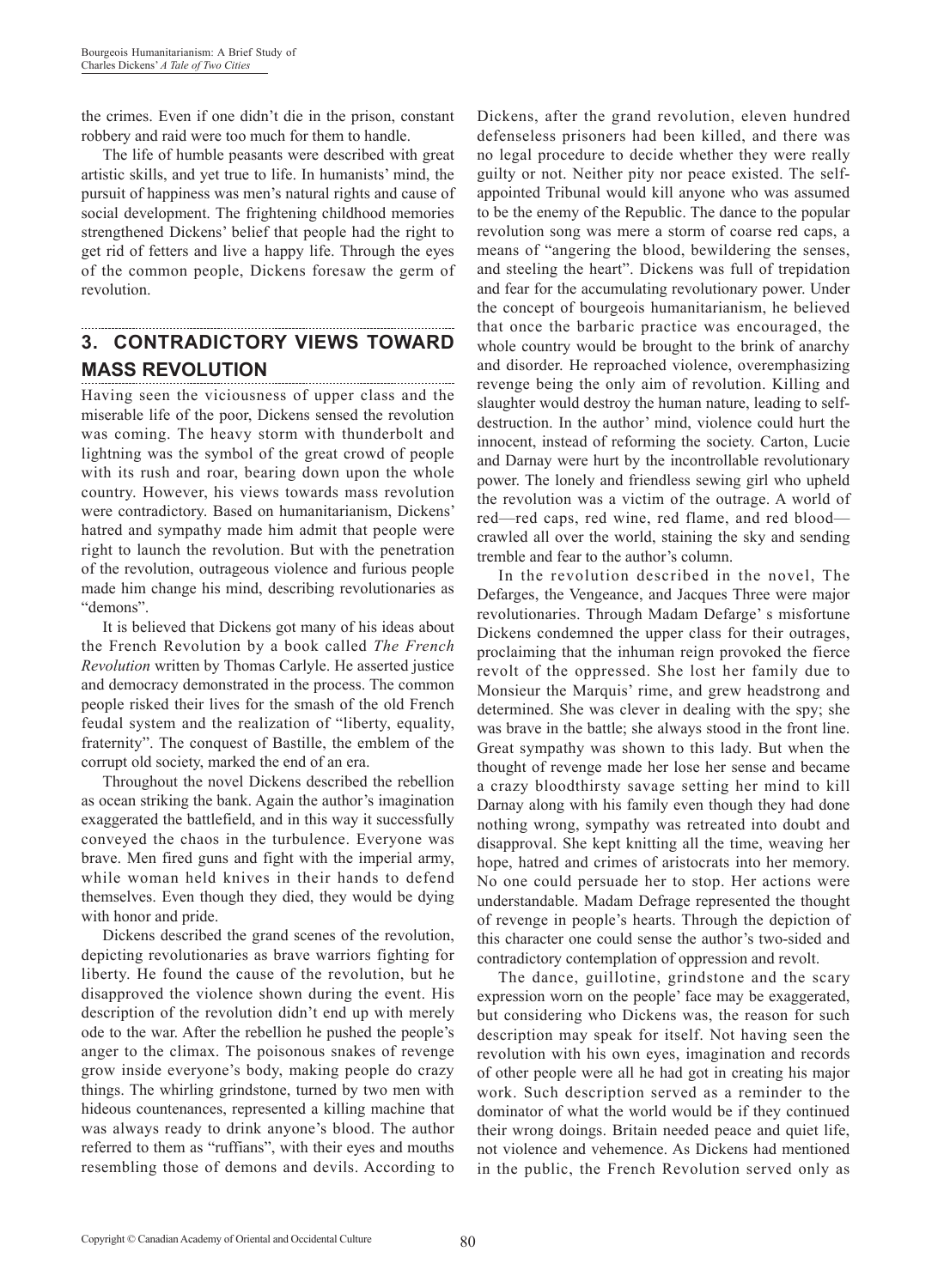the background to reflect the sharp class antagonism and violent class struggle, and he wanted to express something bigger and broader than a concrete event. In terms of revolution, bourgeois humanitarianism sank into a dilemma. On one hand, it justified revolution as a mean of fighting for one's happiness, and on the other hand it condemned revolution as a place for slaughter and killing. The contradictions in bourgeois humanitarianism appeared to be puzzled and weak in finding a way out. The exaggerated depiction of horror of the revolution was meant to warn everyone that bloodshed would not end up with peace, only love could save the day.

## **4. BENEVOLENT SPIRIT**

British critic George Orwell once commented that Dickens was always disposed to side with the disadvantaged people. Carrying this kind of thinking forward towards a logical conclusion, we can sense that once the disadvantaged side gained its success, Dickens would choose to support its enemies. Under the concept of bourgeois humanitarianism, conflicts should be solved with kindness and benevolence. The author set his mind against radical and revengeful revolution, which in his mind would not truly solve profound social problems.

In this novel praised to contain the "truth of God", to express the "conscience of the era", Dickens modeled ideal characters such as Lucie, Doctor Manette, Charles Darnay, Lorry and Sidney Carton. Through them, the author claimed love beyond the boundaries of class and hierarchy.

In views of the plot, Doctor Manette stood on the central spot. His story showed the reader the cruelty of the aristocrats, but instead of being punished with revolution, they should be conquered with love and harmony existed in people of all classes. There were good and bad people in every class, and they should never be judged according to one rule.

Doctor Manette' son-in-law Charles Darnay was an ideal character in the aristocrats. He believed that his family had done wrong, and were reaping the fruits of wrong. He tried to redress, showing mercy for the miserable people, and was tortured by seeking assistance and power in vain. Condemnation in words alone was not good enough for him. Practice was vital. He renounced his title and possession, and lived with another name in foreign county working as a teacher. The true value of a person did not consist in gaining happiness and enjoyment while sacrificing others' dignity and life. Bourgeois humanitarianism served as a weapon to vanquish the feudal system. As a traitor of the aristocracy, Darnay tried his best to live a different life. Dickens' hope was that all aristocrats would be aware of their wrong doings, and change the life they live. In his naive thinking, if everyone from the ruling class would care about the miserable life of common people and start showing mercy, the situation would be much better.

Of course the most ideal character was Sidney Carton. He was handsome, but he never cared what to wear; brilliant and intelligent, but willingly served as a jackal submitting to the vulgar royal lawyer Mr. Stryver; swart, but cared nothing about his future; sad and lonely, but passionate for his love. A lazy guy like him was not appreciated by the society. His love for Lucie was unconditional. Thinking that he could never give her true happiness, he chose to stay away, care for her with passion, and give her his word, that for her, and for any dear to her, he would do anything. His promise was that "If my career were of that better kind that there was any opportunity or capacity of sacrifice in it, I would embrace any sacrifice for you and for those dear to you", and her stuck to it to the end. For Lucie, he gave up his life for her husband and walked to the guillotine with smile on his face and peace in his heart. The love would move every young girl, but the author wanted to convey more than that. He repeated many times words from *The New Testament*, which reads "I am the resurrection and the life, saith the Lord: he that believeth in me, though he were dead, yet shall he live: and whosoever liveth and believeth in me, shall never die." He meant to emphasize the eternity of Carton's love and sacrifice. His death was sublime and prophetic. Through it the author foresaw the "long ranks of the new oppressors who have risen on the destruction of the old, perishing by this retributive instrument, before it shall cease out of its present use." In Dickens' mind, violence from both the aristocrats and revolution should be abolished, for both would end up dead. Only Carton, incarnation of bourgeois benevolence and humanitarianism, could last forever. Being the character least true to the real world, Sidney Carton carried all the moralities Dickens thought everyone should possess.

Dickens once announced that his aim was to "join the two antagonistic sides, the aristocrats and the common people, together to eliminate the gap". Sincere and kind, however, his hope was based on unrealistic fantasies. Self-sacrifice could not ease the hurt, and waiting for aristocrats to convert was negative. Dickens failed to see that moderate reformism could not thoroughly perish the root of this corrupt society. Bourgeois humanitarianism saw each individual man as natural person, free from distinction of class, position and gender, while the concept itself was used to benefit the bourgeoisie. When the theory was used to solve problems in the real world, the solution was not as feasible as expected.

## **CONCLUSION**

In conclusion, Dickens based bourgeois humanitarianism on humanity. He saw the sharp contrast between the aristocrats and common people, which gave him enough reasons to justify mass revolution. While at the same time, he strongly disapproved violent rebellion. He